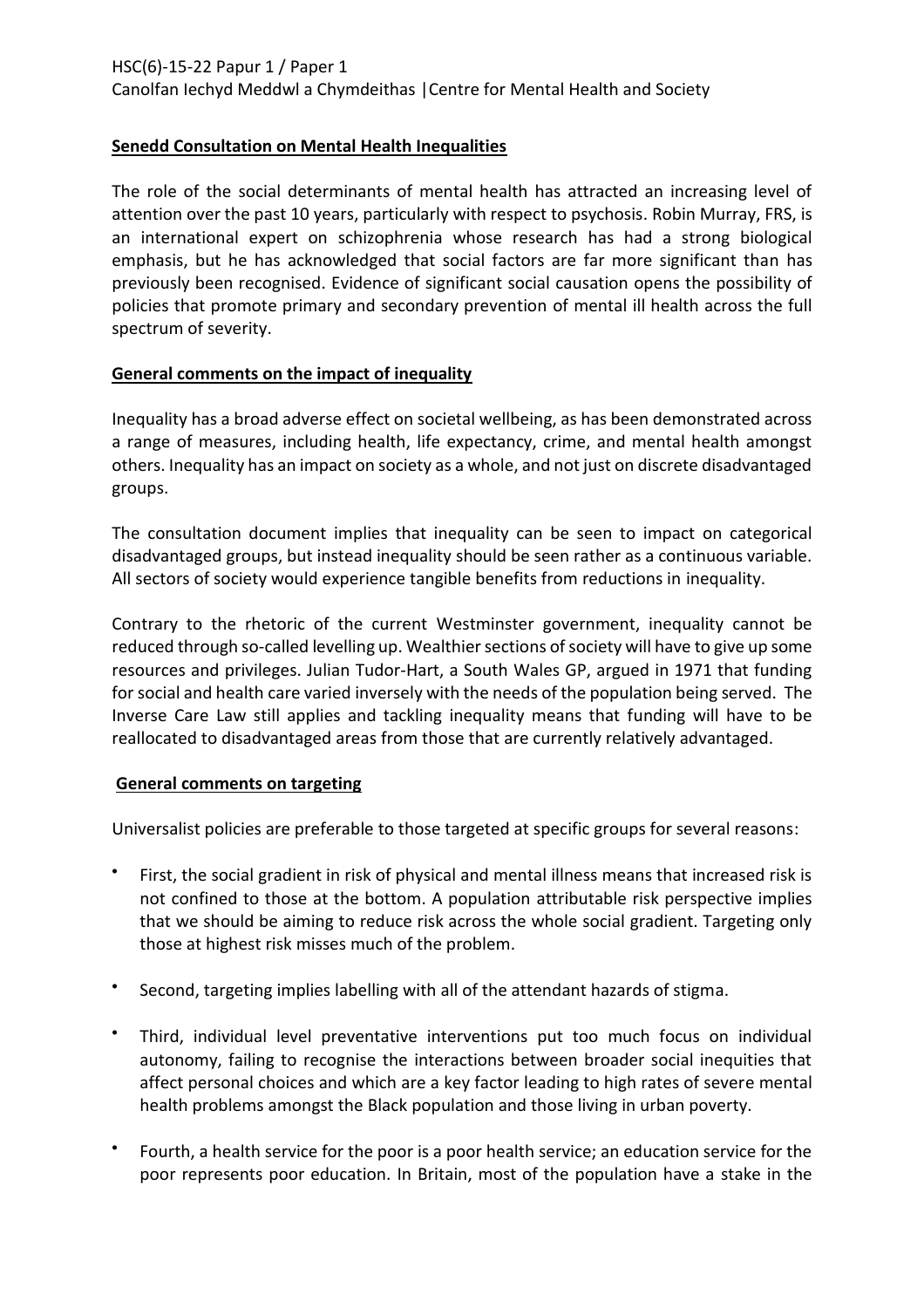National Health Service, which is a universal service. Were there to be a special health service for the poor, the middle classes would have less interest in it, and its quality would suffer. Experience of the impact of austerity policies in England has shown that the mental health projects that were targeted at deprived populations under New Labour were the first to be cut when budgets tightened.

\* Fifth, targeting through First Episode Psychosis and Early Intervention services, whilst effective for those who meet their criteria, has the perverse effect of neglecting those with long-term and chronic conditions, who now experience poorer clinical and social outcomes than was the case 20 years ago.

Overall, targeting is likely to be counter-productive in achieving primary and secondary prevention. We acknowledge that people at high risk may indeed need special attention, but this is best achieved through proportionate universalism—universal programmes and services with resources distributed in proportion to need. There is a need rather to focus on what Marmot has referred to as "the causes of the causes" of health inequalities, such as housing, infrastructure and education. A further advantage of a population approach is a reduction in medicalisation. It is important to recognise that, in general, the greatest population benefits are seen from interventions aimed at reducing the risk of the whole population rather those targeting high-risk individuals. The same principles apply to reduction of population rates of mental illness as was successfully applied to the reduction of population rates of tuberculosis.

## **Experiences of people who are disproportionately affected**

In recent times, there has been some improvement in effective and productive engagement with service users and carers. In order to fully address their needs, and their current difficulties in accessing appropriate care, more engagement and capacity building is needed, including in the domains of policy-making, research, and the co-production of care and treatment.

In addition to the limitations that arise from thinking exclusively in terms of the disadvantaged, as we have indicated in the sections above, it is important to note that socalled disadvantaged groups experience multiple intersecting disadvantages, commonly referred to as intersectionality. For example, members of ethnic minorities experience racism, less advantageous employment, poor quality housing, worse physical health, and so on.

We note that not all disadvantaged groups have been identified in the consultation document, with one conspicuous omission being people involved in substance misuse, who are known to be at high risk of mental illness and death from suicide and overdose. Substance misuse provides an illustrative example of some of the key issues that need to be considered. These include the complex relationship with other disadvantages, the frequent impenetrable barriers to care as individuals are bounced between services, and the interactions with issues of appropriate prescribing. They are also a key exemplar of the way in which those who are most at risk are often regarded as undeserving or responsible for their own situation.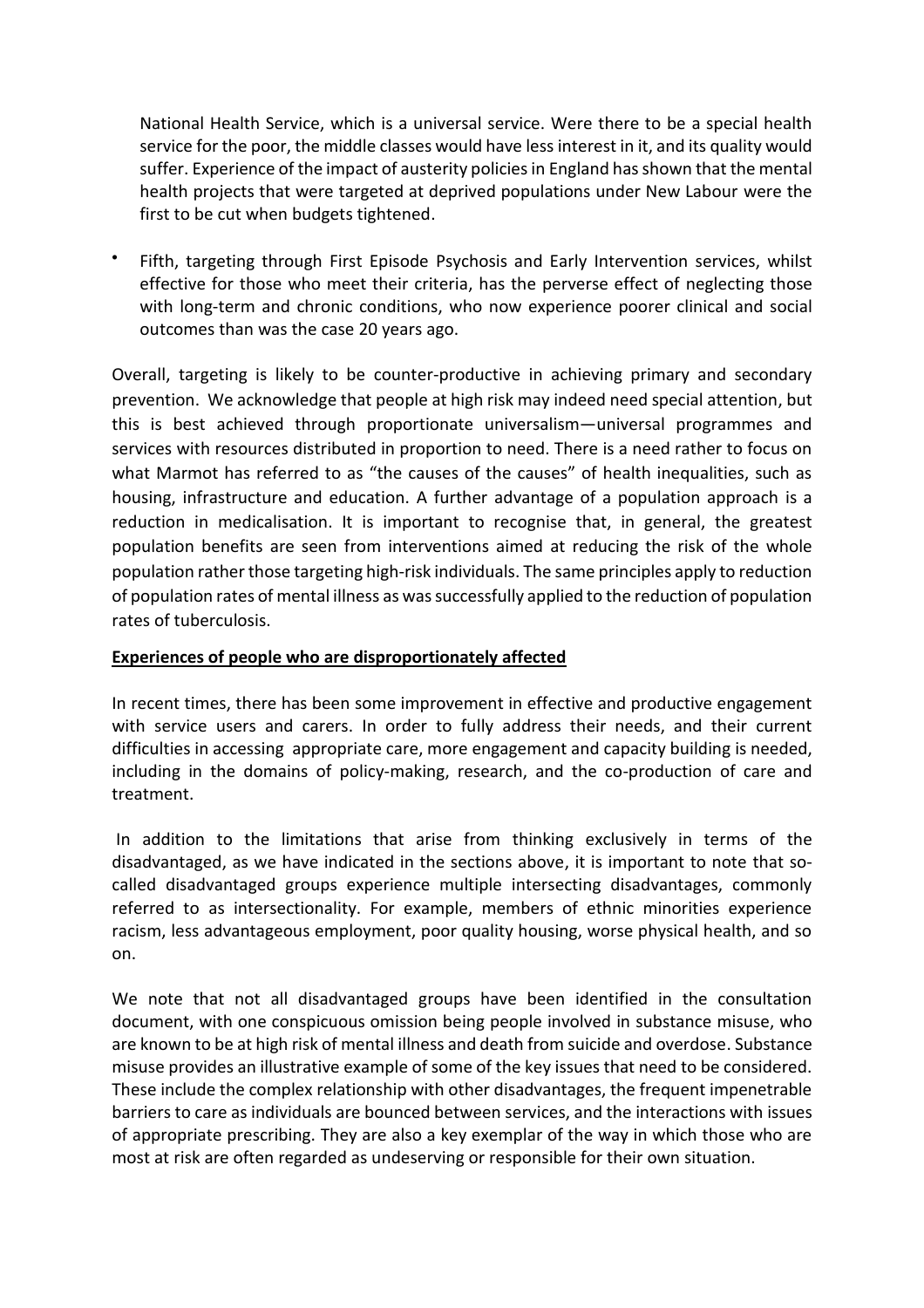### **Barriers to access**

## **Geography**

Rural areas in Wales are associated with significant barriers to access, due to a scarcity of statutory services, scarcity of Third Sector organisations, inadequate housing, limited internet connectivity, and difficulties with transport. The farming community experiences particularly high rates of suicide, and the degree of isolation amongst rural communities is known to affect suicide rates.

# **Access to Primary care and Third Sector organisations:**

The majority of mental health problems are managed within primary care, but Wales as a whole, and North Wales in particular, are experiencing significant difficulties. Some practices in North Wales only have locum medical cover, which means that services can be unreliable and lack continuity of care. These conditions militate against adequate services for people with common mental health problems. Historically, training for GPs in the recognition and treatment of mental health problems has been imperfect, and this remains a problem.

Third sector services are based in urban hubs, and not in rural communities. This creates barriers for access, and leads to inadequate links with local communities, carers, and service users. Some groups are evidently reluctant to use third sector facilities, and not enough is understood about the reasons.

# **Primary care and Secondary care interface**

There are referral criteria in place that restrict referrals from primary care to secondary care, and this remains an important barrier to access. There is a widespread perception that such criteria have become more restrictive as an unintended consequence of the Welsh Mental Health Measure.

### **Barriers to care despite being within the service**

Functionalised models of care are a major barrier to accessing appropriate care. They create multiple service interfaces with associated rigorous policing of boundaries, the continual "bouncing" of patients between services, and encouragement of attitudes around the notion of "this is the wrong kind of patient for us". These problems disproportionately affect patients with multiple problems, who are more likely to belong to marginalised and deprived populations.

The interface between mental health and social services has deteriorated over recent years. Mental health teams often have no dedicated social care members, and there is evidence of the withdrawal of social workers and social services staff from mental health settings. Tight budgets have exacerbated these problems. This fact militates against integrated care plans that deal with social and mental health problems in a single individualised care strategy.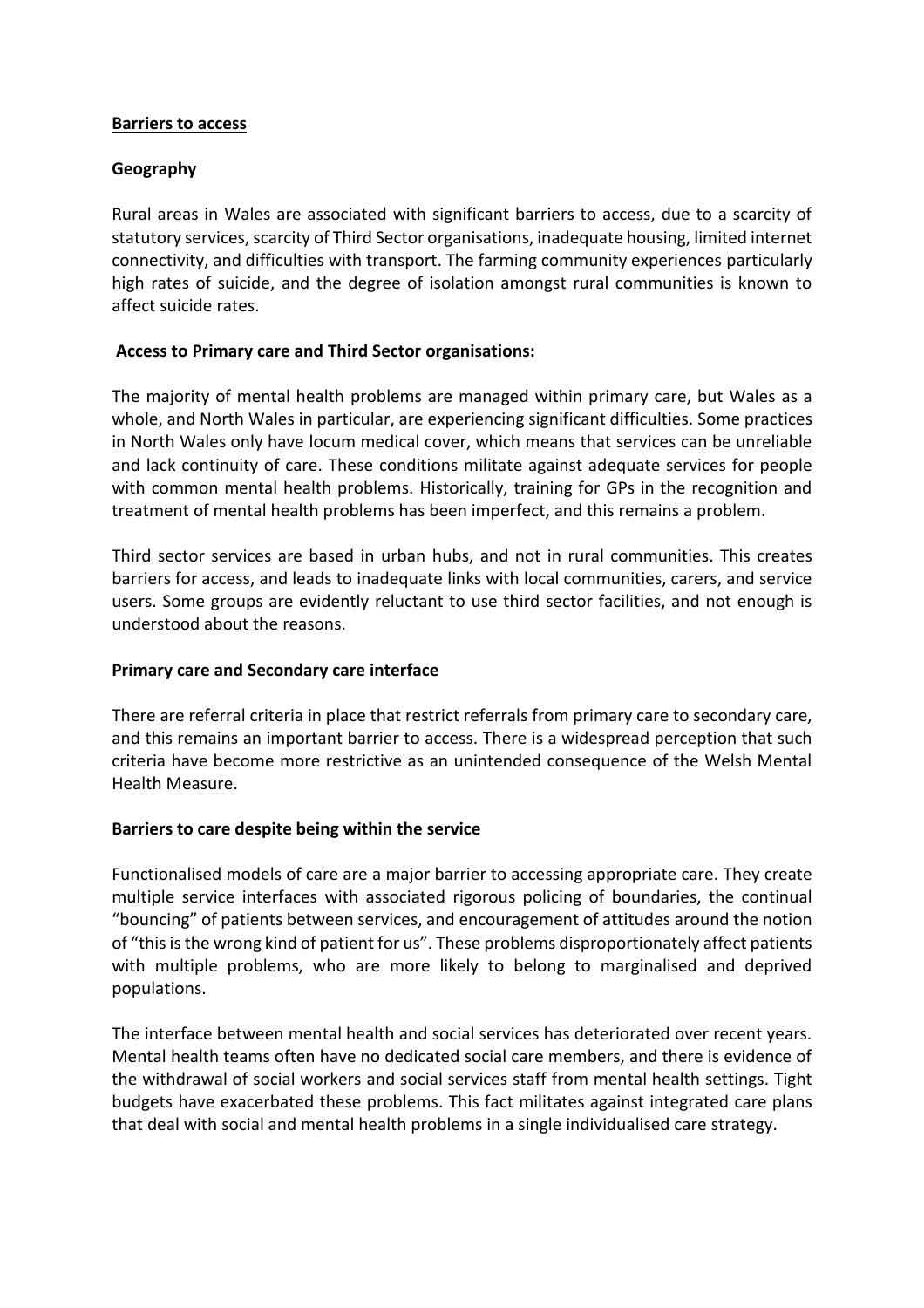The situation exacerbates a lack of understanding across different services, as to what each service can provide. At the level of individual staff members, it leads to a lack of joint working across services.

## **Factors affecting the sustainability and quality of services**

There is fragmentation of overarching care provision, with an over-emphasis on health care. There has been recognition for many years that tackling the needs of deprived populations demands a greater emphasis on Local Authority, Health, Third Sector and Police co-working and joint planning, especially in order to develop better approaches to mental health and welfare crises, but there is limited progress.

Funding models make it difficult to plan ahead for service development, especially in Third Sector organisations. This impacts on developing and training staff, and hence on retaining them. We see little or no evidence that competition between third sector organisations for funds is helpful. On the contrary, it appears to be disruptive and counterproductive. There is a lack of joint commission, and most crisis care funding goes to health, which leads to hospital based crisis services, when the population most at risk would benefit from community based services.

There are substantial problems with mental health staff recruitment and retention in Wales. Staff often feel disempowered, for a variety of reasons, including a pervasive top-down approach throughout services, a culture of blame, and managerial defensiveness. There is a long-standing problem related to the lack of training opportunities for staff. Training and staff development, including involvement in research, are early casualties when services are under pressure, as has been the case during the Covid pandemic. However, these are often the times when staff skills need to be upgraded.

Services need to do more to the measure the quality of care and treatment provided. The only measure that seems to be assessed regularly is whether the Care and Treatment Plan has been completed on time. There is insufficient attention paid to the content of the plan, whether it was delivered, and what the outcome was.

Finally, there is a lack of sharing of good practice across different sectors.

# **Leaving the service**

NHS mental health services collect insufficient information about social circumstances on assessment, and neglect social outcomes and social inclusion, as opposed to symptomatic recovery, in relation to current service provision. Hence, the social aspects of service users' lives are neglected both at the assessment and follow-up stages. In contrast, service users place the highest priority on social outcomes such as employment, finances and leisure activity, exactly those parameters that are most neglected by statutory services.

There is insufficient access to employment and training opportunities for service users with mental health problems.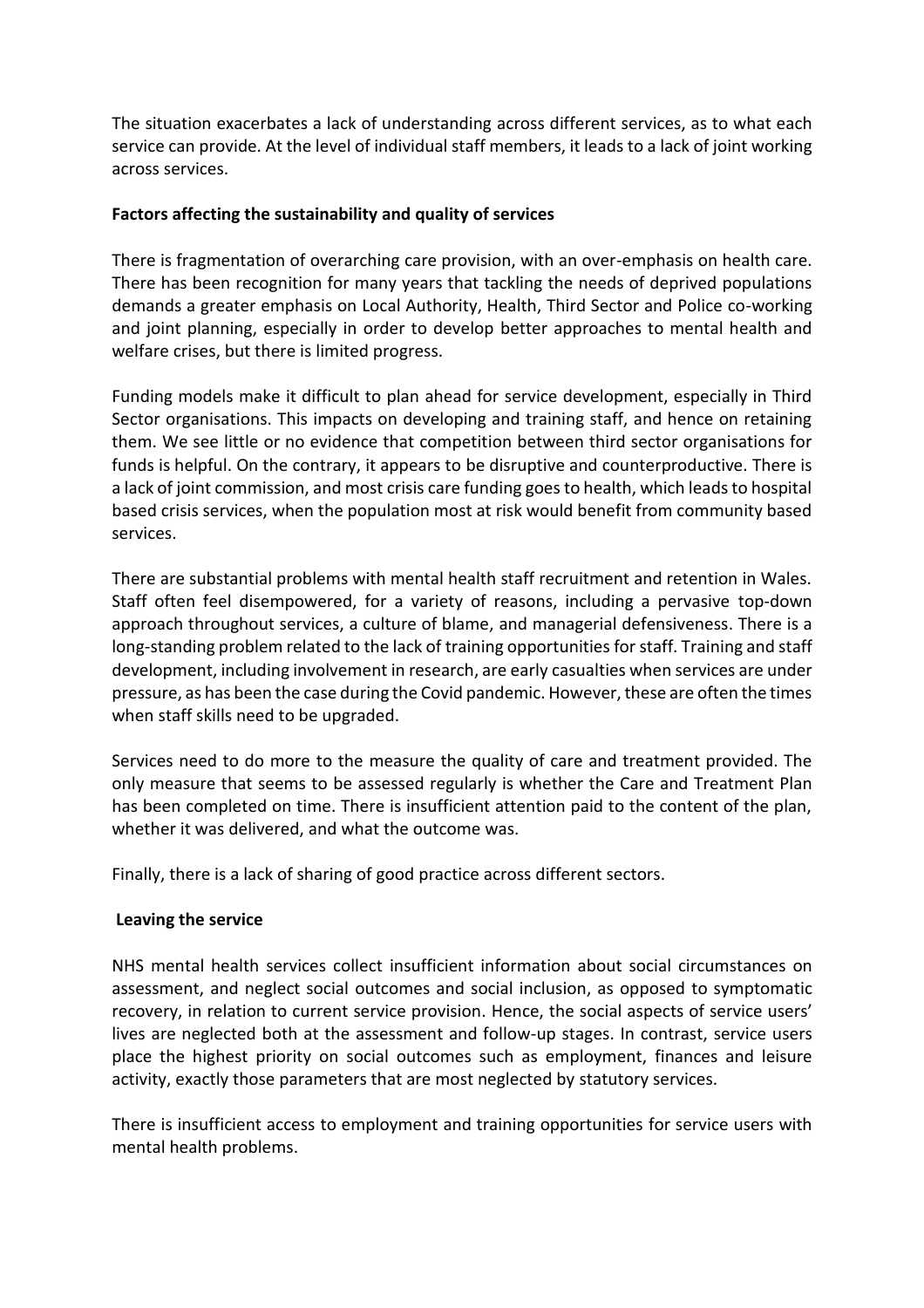# **Further Reading**

*Causal role of social factors in mental illness*

Poole R, Higgo R, Robinson CA (2014) Mental Health and Poverty. *Cambridge: Cambridge University Press.* ISBN-13 978-0521143967

*Impact of the political economy on outcomes of schizophrenia*

Huxley P, Krayer A, Poole R, Prendergast L, Aryal S, Warner R (2021) Schizophrenia outcomes in the 21st century: A systematic review. *Brain and Behaviour* 2021;00:e02172.<https://doi.org/10.1002/brb3.2172>

### *Impact of the pandemic-related inequalities on mental health*

Poole R, Nafees S (2021) The social determinants of mental health, the pandemic and social justice. *Arab Journal of Psychiatry*, 32 (1),16 – 20. doi:10.12816/0058761 <https://www.arabjournalpsychiatry.com/wp-content/uploads/2021/05/May-2021.pdf>

### *Intersectionality and Mental health*

Bowleg L (2021) Evolving intersectionality within public health: from analysis to action. Am J Public Health. 2021;111(1):88–90. <https://doi.org/10.2105/AJPH.2020.306031>

McCall, L. (2005). The complexity of intersectionality. *Signs: Journal of women in culture and society*, *30*(3), 1771-1800.

### *Functionalised services*

Burns T (2010). The dog that failed to bark. *The Psychiatrist,* 34(9), 361-363. <https://doi.org/10.1192/pb.bp.110.030254>

Begum M, Brown K, Pelosi A *et al.* (2013) Survey of patients' view on functional split of consultant psychiatrists. *BMC Health Serv Res* 13**,** 362 [https://doi.org/10.1186/1472-6963-](https://doi.org/10.1186/1472-6963-13-362) [13-362](https://doi.org/10.1186/1472-6963-13-362)

*The Inverse Care Law*

Tudor Hart J (1971) The Inverse Care Law *Lancet,* 297 (7696), 405-412, [https://doi.org/10.1016/S0140-6736\(71\)92410-X](https://doi.org/10.1016/S0140-6736(71)92410-X)

### *Co-production in research*

Livingston, W and Perkins, A. (2018) Participatory Action Research (PAR) Research – Critical methodological considerations. Drugs and Alcohol Today 18(1):61-71. <https://doi.org/10.1108/DAT-08-2017-0035>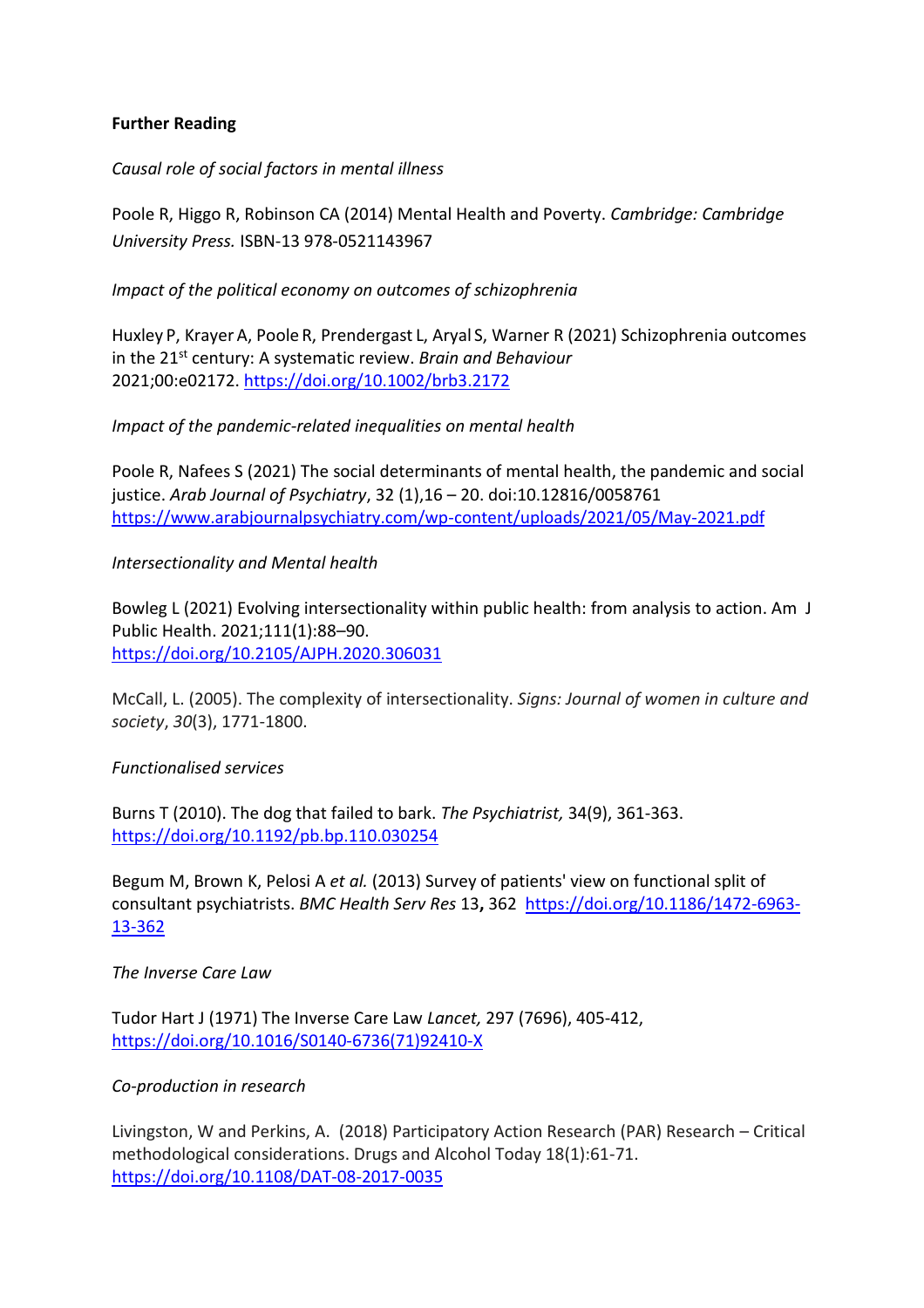### *Professor Sir Robin Murray on social factors*

Murray RM (2017) Mistakes I Have Made in My Research Career *Schizophrenia Bulletin*, 43 (2), 253–256,<https://doi.org/10.1093/schbul/sbw165>

*Inequality and social determinants of health in general*

Pickett K, Wilkinson R (2008) The Spirit Level: why more equal societies almost always do better. London: Allen Lane. ISBN-13: 978-1846140396

Marmot M, Goldblatt P, Allen J, et al. (2010) Fair Society, Healthy Lives: the Marmot Review [https://www.instituteofhealthequity.org/resources-reports/fair-society-healthy-lives-the](https://www.instituteofhealthequity.org/resources-reports/fair-society-healthy-lives-the-marmot-review)[marmot-review](https://www.instituteofhealthequity.org/resources-reports/fair-society-healthy-lives-the-marmot-review)

Marmot M, Allen J, Boyce T, Goldblatt P, Morrison J (2020). Health Equity in England: The Marmot Review 10 Years On [https://www.health.org.uk/publications/reports/the-marmot](https://www.health.org.uk/publications/reports/the-marmot-review-10-years-on)[review-10-years-on](https://www.health.org.uk/publications/reports/the-marmot-review-10-years-on)

Robert Higgo Senior Lecturer in Social Psychiatry, Bangor University

Rob Poole Professor of Social Psychiatry, Bangor University

Peter Huxley Professor of Mental Health Research

Wulf Livingston Reader in Social Science, Glyndwr University

Anne Krayer Research Fellow in Social Sciences, Bangor University

Emily Bebbington Clinical Lecturer in Emergency Medicine, Bangor University

John Carden Clinical Mental Health Nurse Specialist, Betsi Cadwaladr University Health Board

Sadia Nafees Research Officer in Mental Health, Bangor University

### **About CFMHAS**

The Centre for Mental Health and Society is a research centre within Bangor University. It is co-directed by a social scientist (Peter Huxley) and a psychiatrist (Rob Poole). It has a